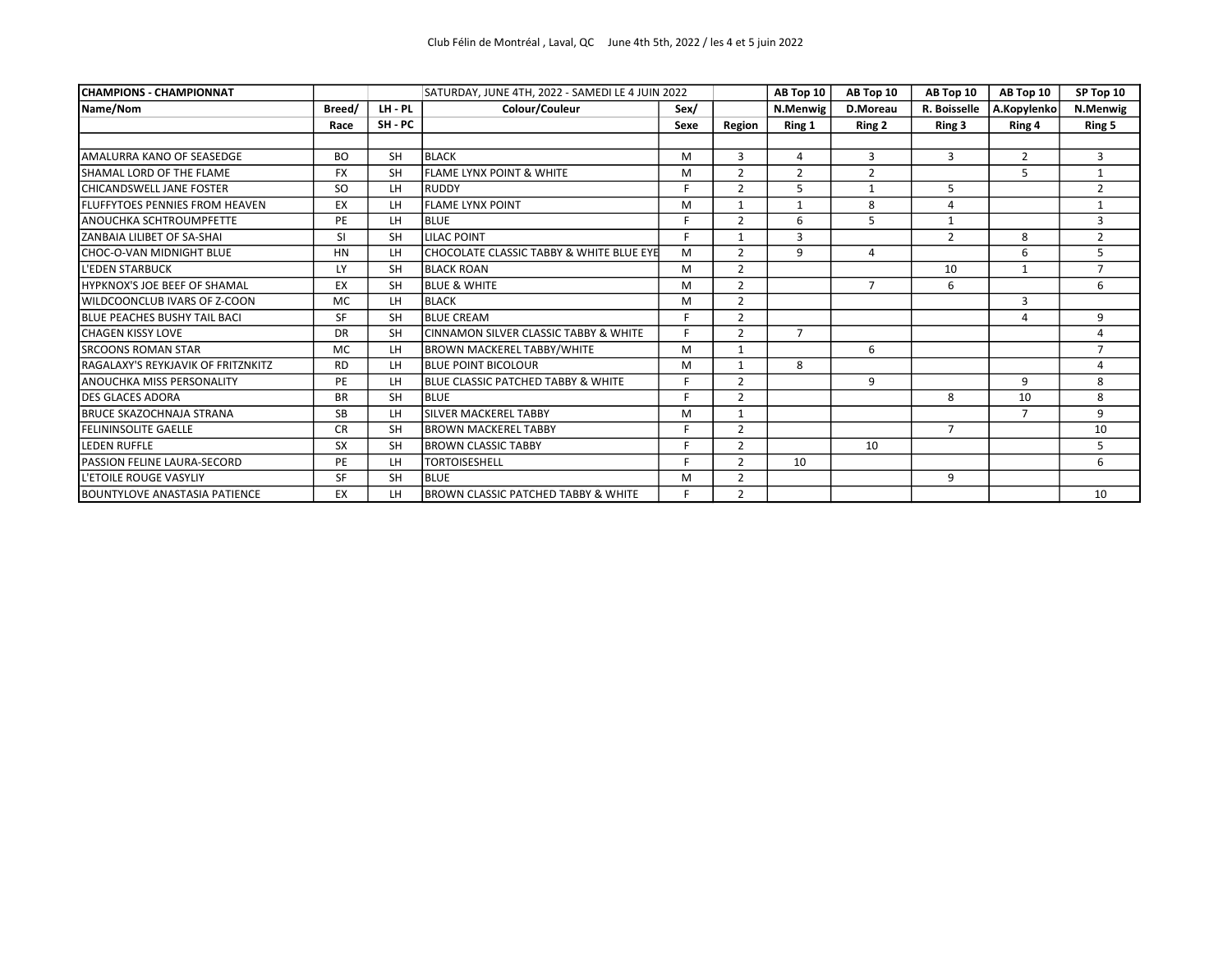| <b>PREMIERS - PREMIORAT</b>        |           |           | SATURDAY, JUNE 4TH, 2022 - SAMEDI LE 4 JUIN 2022 |      |        | AB Top 10 | AB Top 10 | AB Top 10          | AB Top 10   | SP Top 10          |
|------------------------------------|-----------|-----------|--------------------------------------------------|------|--------|-----------|-----------|--------------------|-------------|--------------------|
| Name/Nom                           | Breed/    | LH - PL   | Colour/Couleur                                   | Sex/ |        | N.Menwig  | D.Moreau  | <b>R.Boisselle</b> | A.Kopylenko | <b>R.Boisselle</b> |
|                                    | Race      | SH - PC   |                                                  | Sexe | Region | Ring 1    | Ring 2    | Ring 3             | Ring 4      | Ring 5             |
|                                    |           |           |                                                  |      |        |           |           |                    |             |                    |
| <b>ANGELSPUR LOOKS LIKE SNOW</b>   | PE        | LH        | <b>IWHITE COPPER-EYED</b>                        |      |        |           |           |                    |             |                    |
| <b>PRACTICALCATS LITERAL FLYNN</b> | OR        | <b>SH</b> | <b>CAMEO MACKEREL TABBY</b>                      | м    |        |           |           |                    | 6           |                    |
| <b>FRITZNKITZ JACK VALENTINE</b>   | <b>RD</b> | LH        | <b>IBLUE POINT BI COLOUR</b>                     | м    |        |           |           |                    |             |                    |
| PURRTY KATZ DASH OF CUMCME         | EX        | <b>SH</b> | <b>BLUE CLASSIC TABBY &amp; WHITE</b>            | M    |        |           |           |                    | 8           |                    |
| SHELBIE'S ALBA FILIUM              | AT        | LH        | WHITE. GOLD-EYED                                 | м    |        | h         | 8         | ר                  |             |                    |
| <b>PRECIOUSPOINT MIYA</b>          | <b>OR</b> | <b>SH</b> | <b>WHITE BLUE-EYED</b>                           |      |        |           |           | 6                  |             | 3                  |
| WILDWATER JOY-OF-COLOUR            | MC.       | LH        | <b>IDILUTE CALICO</b>                            |      |        |           | h         | 8                  |             |                    |
| <b>FRITZNKITZ APPLE BLOSSOM</b>    | <b>RD</b> | LH        | LILAC POINT MITTED                               |      |        | 8         |           |                    |             |                    |
| <b>WILDWATER SERENITY</b>          | MC        | LH        | BLACK                                            |      |        |           | 10        | 9                  |             | 6                  |
| <b>ALLIANCE MARMELADE</b>          | MC.       | LH        | <b>RED CLASSIC TABBY</b>                         | м    |        |           |           | 10                 | q           |                    |
| ALLIANCE BRILLIANCE                | MC        | LH        | <b>RED</b>                                       |      |        |           |           |                    | 10          | 8                  |
| ARGENTO PRIDE GERTRUDE OF SERENITE | MC        | LH        | IBROWN MACKEREL TABBY                            |      |        | 10        |           |                    |             | q                  |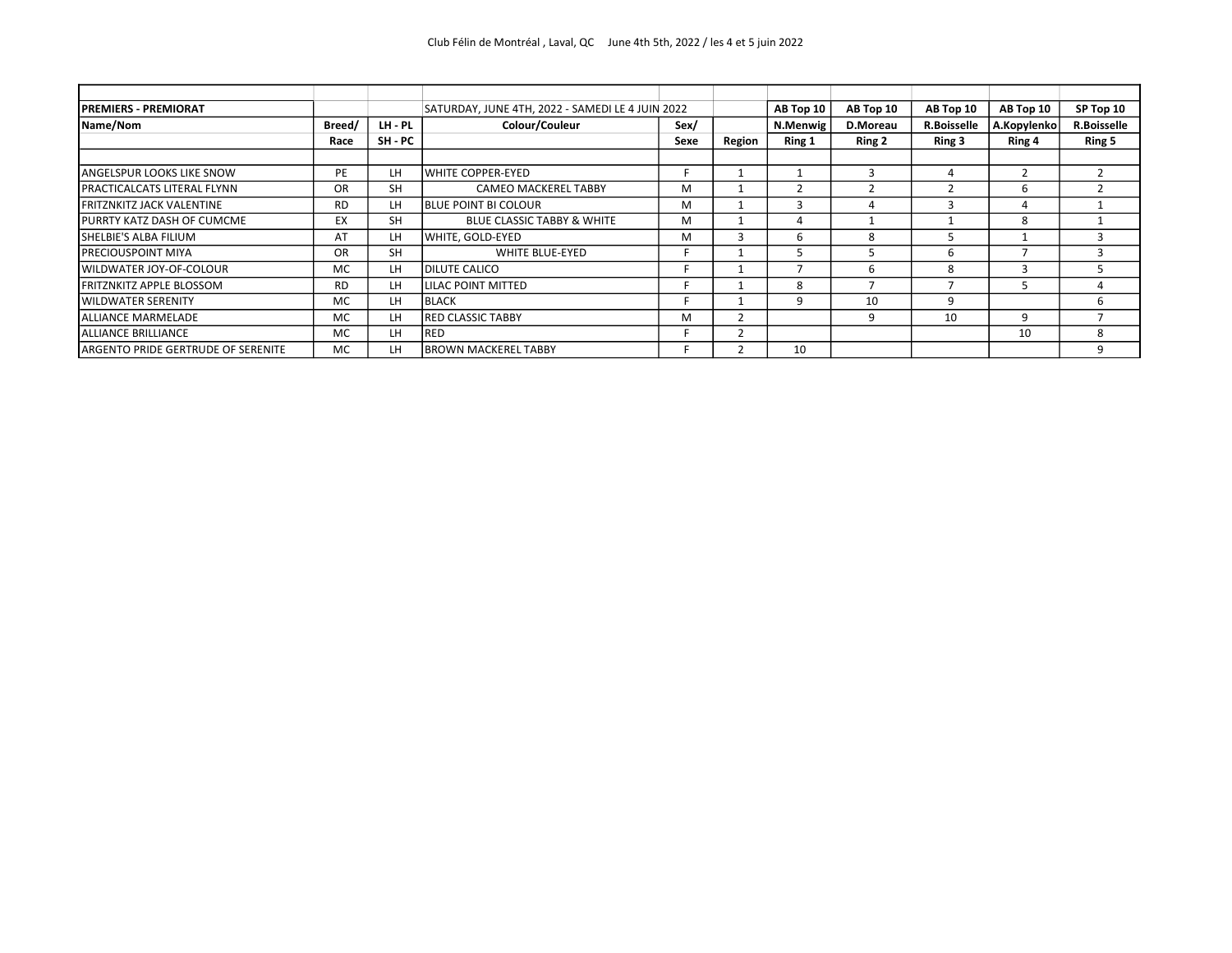| <b>IKITTENS - CHATONS</b>                |           |           | SATURDAY, JUNE 4TH, 2022 - SAMEDI LE 4 JUIN 2022 |      | AB Top 10 | AB Top 10 | AB Top 10 | AB Top 10          | SP Top 10   |          |
|------------------------------------------|-----------|-----------|--------------------------------------------------|------|-----------|-----------|-----------|--------------------|-------------|----------|
| Name/Nom                                 | Breed/    | LH - PL   | Colour/Couleur                                   | Sex/ |           | N.Menwig  | D.Moreau  | <b>R.Boisselle</b> | A.Kopylenko | D.Moreau |
|                                          | Race      | SH - PC   |                                                  | Sexe | Region    | Ring 1    | Ring 2    | Ring 3             | Ring 4      | Ring 5   |
|                                          |           |           |                                                  |      |           |           |           |                    |             |          |
| KARABEL THE SAGA BEGINS OF CATSPELL      | EX        | LH        | Flame Pont                                       | M    |           |           |           |                    |             |          |
| <b>BRITISH EMPIRE LORD BYRON</b>         | BR.       | <b>SH</b> | <b>BLUE</b>                                      | M    |           |           |           | h                  |             |          |
| <b>GEZELLIG GRACE GALLA</b>              | MC        | LH        | <b>BROWN CLASSIC TABBY</b>                       |      |           |           |           |                    |             |          |
| <b>CHICANDSWELL ELEKTRA</b>              | <b>SO</b> | LH        | <b>RUDDY</b>                                     |      |           |           |           |                    |             |          |
| <b>REXPERTISE FLIKA OF FELININSOLITE</b> | CR.       | <b>SH</b> | <b>DILUTE CALICO</b>                             |      |           |           |           |                    |             |          |
| <b>FLUFFYTOES LITTLE DROPS-OF-SILVER</b> | EX        | <b>SH</b> | ISILVER SPOTTED TABBY & WHITE                    |      |           |           |           |                    | q           |          |
| <b>SPMAINECOONS LINCOLN</b>              | MC.       | LH        | <b>BLACK SMOKE</b>                               | M    |           |           |           |                    | b           |          |
| <b>BLUE PEACHES BING BENJI</b>           | SS        | <b>SH</b> | IRED POINT & WHITE                               | M    |           |           |           | q                  |             |          |
| <b>DIVINITY W COON LEA</b>               | MC        | LH        | <b>TORTOISESHELL SMOKED</b>                      |      |           |           |           | 8                  | 8           |          |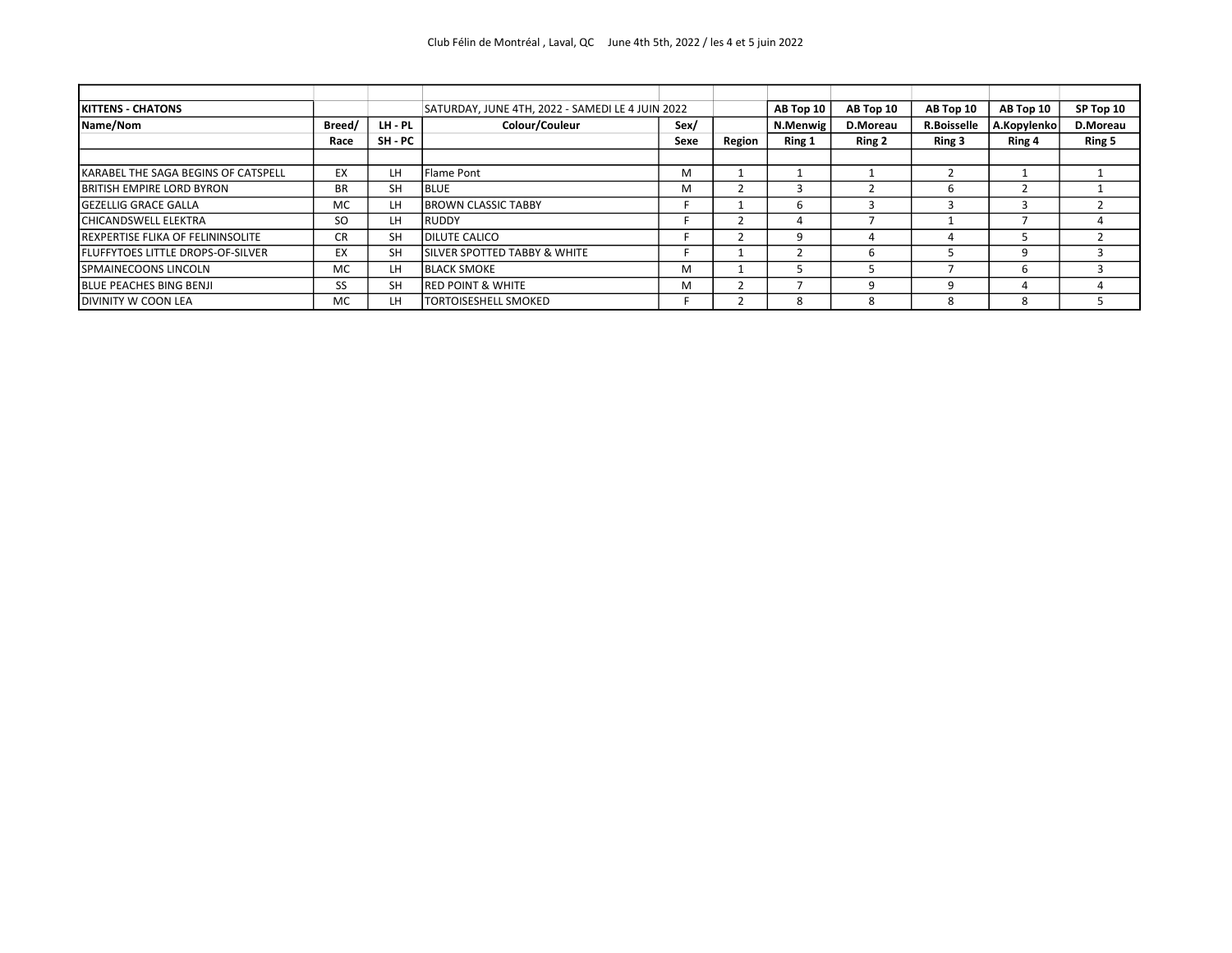| <b>HOUSEHOLD PETS - CHATS DOMESTIQUES</b> |        | SATURDAY, JUNE 4TH, 2022 - SAMEDI LE 4 JUIN 2022 |                                     |      |        | AB Top 10 $ $ | AB Top 10 | AB Top 10          | AB Top 10   | SP Top 10   |
|-------------------------------------------|--------|--------------------------------------------------|-------------------------------------|------|--------|---------------|-----------|--------------------|-------------|-------------|
| Name/Nom                                  | Breed/ | LH - PL                                          | Colour/Couleur                      | Sex/ |        | N.Menwig      | D.Moreau  | <b>R.Boisselle</b> | A.Kopylenko | A.Kopylenko |
|                                           | Race   | SH - PC                                          |                                     | Sexe | Region | Ring 1        | Ring 2    | Ring 3             | Ring 4      | Ring 5      |
|                                           |        |                                                  |                                     |      |        |               |           |                    |             |             |
| <b>TIGGER BEANS</b>                       |        | <b>SH</b>                                        | <b>BROWN MACKEREL TABBY</b>         | M    |        |               |           |                    |             |             |
| <b>ABC'S CALLIE</b>                       |        | <b>SH</b>                                        | BROWN CLASSIC PATCHED TABBY & WHITE |      |        |               |           |                    |             |             |
| <b>STELLA</b>                             |        | <b>SH</b>                                        | <b>SILVER CLASSIC TABBY</b>         |      |        |               |           |                    |             |             |
| DANNY BOY KUZUB                           |        | SH                                               | <b>BLACK &amp; WHITE</b>            | M    |        |               |           |                    |             |             |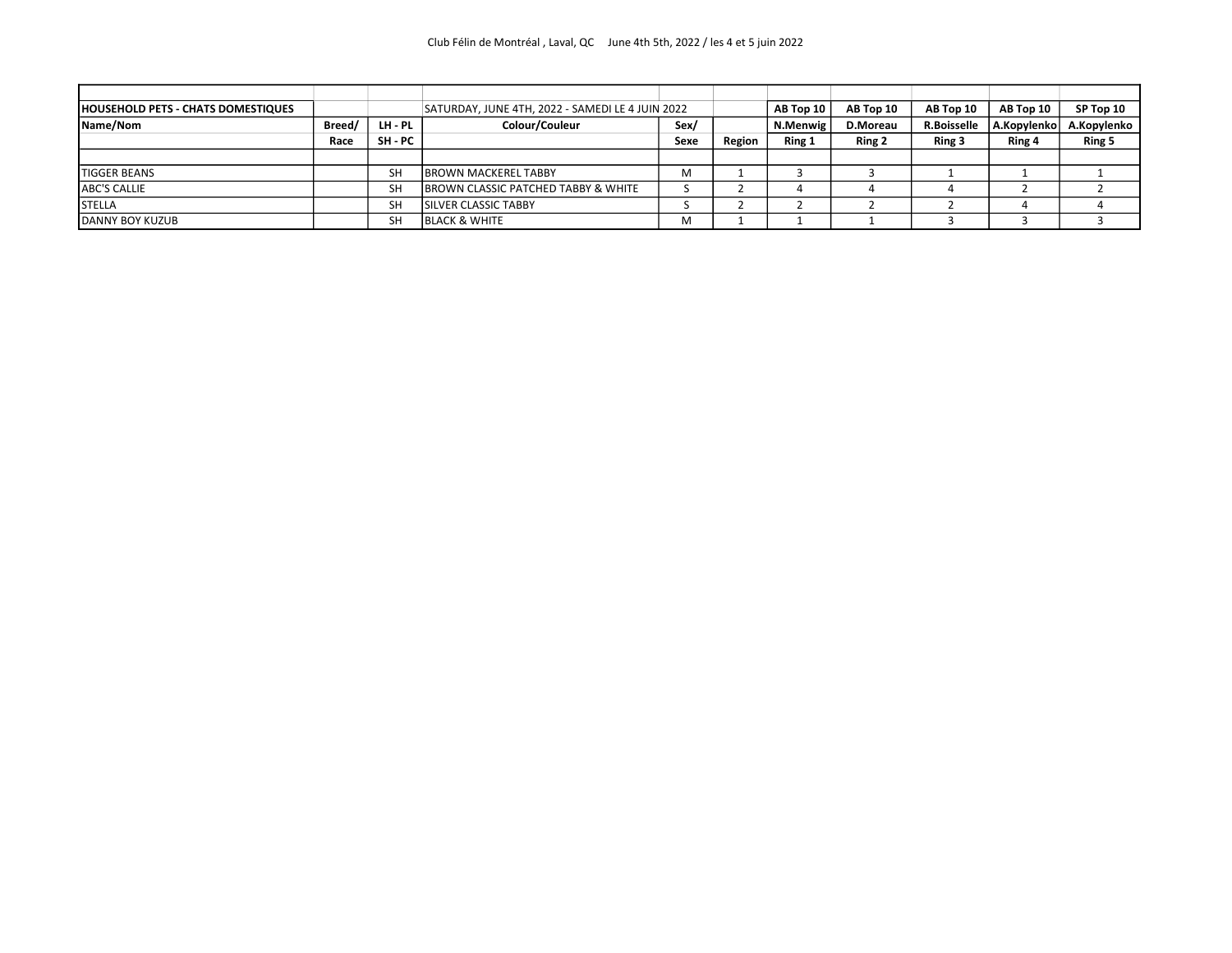| <b>CHAMPIONS - CHAMPIONNAT</b>        |           |           | SUNDAY, JUNE 5TH, 2022 - DIMANCHE LE 5 JUIN 2022 |      |                | AB Top 10      | AB Top 10       | AB Top 10      | AB Top 10      | SP Top 10      |
|---------------------------------------|-----------|-----------|--------------------------------------------------|------|----------------|----------------|-----------------|----------------|----------------|----------------|
| Name/Nom                              | Breed/    | LH - PL   | Colour/Couleur                                   | Sex/ |                | E.Gleason      | <b>L.Rivard</b> | H.MacDougall   | R.Gleason      | E.Gleason      |
|                                       | Race      | SH-PC     |                                                  | Sexe | Region         | Ring 1         | Ring 2          | Ring 3         | Ring 4         | Ring 5         |
|                                       |           |           |                                                  |      |                |                |                 |                |                |                |
| <b>SRCOONS ROMAN STAR</b>             | <b>MC</b> | LH        | <b>BROWN MACKEREL TABBY/WHITE</b>                | M    | 1              | 5              | 3               | 5              | $\overline{7}$ | 3              |
| <b>FLUFFYTOES PENNIES FROM HEAVEN</b> | EX        | LH        | <b>FLAME LYNX POINT</b>                          | M    |                | $\overline{2}$ | 5               | 6              | 9              | $\mathbf{1}$   |
| <b>STONYLAKE CLEO</b>                 | <b>BG</b> | <b>SH</b> | <b>BROWN SPOTTED TABBY</b>                       | F.   | $\overline{2}$ | 1              | 9               |                | 3              | $\mathbf{1}$   |
| AMALURRA KANO OF SEASEDGE             | <b>BO</b> | <b>SH</b> | <b>BLACK</b>                                     | M    | 3              |                | $\mathbf{1}$    | 4              |                | 4              |
| ZANBAIA LILIBET OF SA-SHAI            | SI        | <b>SH</b> | <b>LILAC POINT</b>                               | E.   | 1              |                | $\overline{2}$  | $\mathbf{1}$   |                | $\overline{7}$ |
| <b>CHAGEN KISSY LOVE</b>              | DR        | <b>SH</b> | <b>CINNAMON SILVER CLASSIC TABBY &amp; WHITE</b> | c.   | $\overline{2}$ | 3              | 8               |                | 8              | $\overline{2}$ |
| SHAMAL LORD OF THE FLAME              | <b>FX</b> | <b>SH</b> | <b>FLAME LYNX POINT &amp; WHITE</b>              | M    | $\overline{2}$ |                | 4               | 3              |                | 9              |
| ANOUCHKA SCHTROUMPFETTE               | PE        | LH        | <b>BLUE</b>                                      | F.   | $\overline{2}$ | 8              |                 | $\overline{2}$ |                | 4              |
| CHICANDSWELL JANE FOSTER              | <b>SO</b> | LH        | <b>RUDDY</b>                                     | E.   | $\overline{2}$ | $\Delta$       |                 | $\overline{7}$ |                | $\overline{2}$ |
| <b>DES GLACES ADORA</b>               | <b>BR</b> | <b>SH</b> | <b>BLUE</b>                                      | c.   | $\overline{2}$ |                | 10              | 8              | $\overline{2}$ |                |
| CHOC-O-VAN MIDNIGHT BLUE              | <b>HN</b> | LH        | CHOCOLATE CLASSIC TABBY & WHITE BLUE EYE         | M    | $\overline{2}$ |                |                 |                | 1              | 6              |
| <b>ANOUCHKA MISS PERSONALITY</b>      | PE        | LH        | BLUE CLASSIC PATCHED TABBY & WHITE               | F.   | $\overline{2}$ |                | $\overline{7}$  |                | $\Lambda$      | 9              |
| <b>HYPKNOX'S JOE BEEF OF SHAMAL</b>   | EX        | <b>SH</b> | <b>BLUE &amp; WHITE</b>                          | M    | $\overline{2}$ |                |                 | 9              | 6              | 6              |
| <b>SUMO DES BLANC ROUVRES</b>         | <b>BR</b> | <b>SH</b> | <b>LILAC</b>                                     | M    | $\mathfrak{p}$ | 6              |                 |                |                | 3              |
| <b>BRUCE SKAZOCHNAJA STRANA</b>       | <b>SB</b> | LH        | <b>SILVER MACKEREL TABBY</b>                     | M    | $\mathbf{1}$   |                | 6               |                | 10             | $\overline{7}$ |
| <b>L'EDEN STARBUCK</b>                | LY        | <b>SH</b> | <b>BLACK ROAN</b>                                | M    | $\overline{2}$ |                |                 |                | 5              | 8              |
| <b>FLUFFYTOES KING CASH</b>           | EX        | <b>SH</b> | <b>SEAL SILVER LYNX POINT</b>                    | M    | $\mathbf{1}$   | 9              |                 |                |                | 5              |
| RAGALAXY'S REYKJAVIK OF FRITZNKITZ    | <b>RD</b> | LH        | <b>BLUE POINT BICOLOUR</b>                       | M    | 1              | 10             |                 |                |                | 5              |
| <b>Z-COON'S KCENIA</b>                | <b>MC</b> | LH        | <b>BROWN CLASSIC PATCHED TABBY</b>               | F.   | $\overline{2}$ |                |                 |                |                | 8              |
| <b>LEDEN RUFFLE</b>                   | <b>SX</b> | <b>SH</b> | <b>BROWN CLASSIC TABBY</b>                       | E.   | $\overline{2}$ |                |                 | 10             |                |                |
| <b>FLUFFYTOES SMOKE N HOT</b>         | EX        | LH        | <b>BLACK SMOKE</b>                               | F.   | $\mathbf 1$    |                |                 |                |                | 10             |
| <b>BLUE PEACHES BUSHY TAIL BACI</b>   | SF        | <b>SH</b> | <b>BLUE CREAM</b>                                | F    | $\overline{2}$ |                |                 |                |                | 10             |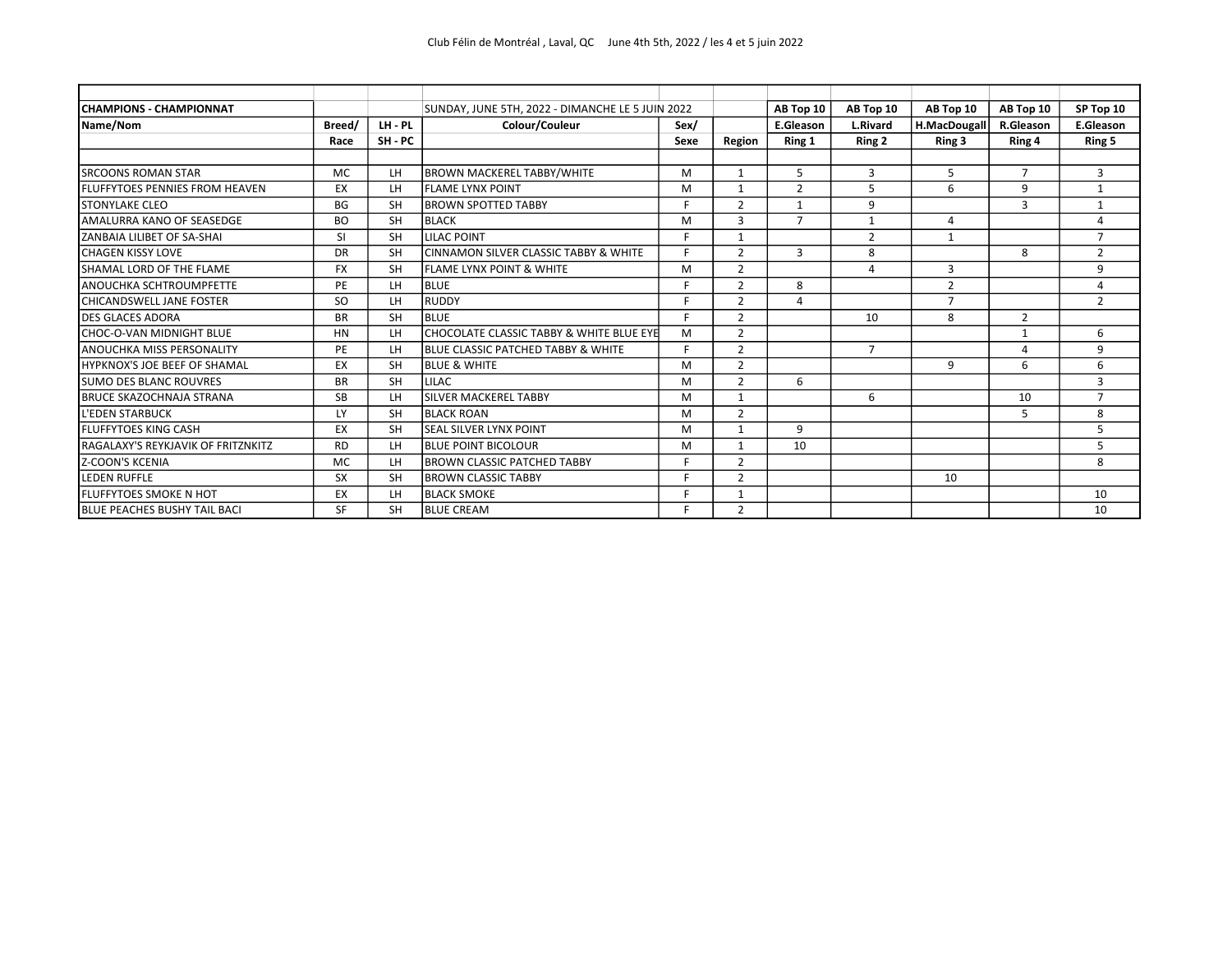| <b>PREMIERS - PREMIORAT</b>        |           |           | SUNDAY, JUNE 5TH, 2022 - DIMANCHE LE 5 JUIN 2022 |      |        | AB Top 10 | AB Top 10 | AB Top 10    | AB Top 10        | SP Top 10    |
|------------------------------------|-----------|-----------|--------------------------------------------------|------|--------|-----------|-----------|--------------|------------------|--------------|
| Name/Nom                           | Breed/    | LH - PL   | Colour/Couleur                                   | Sex/ |        | E.Gleason | L.Rivard  | H.MacDougall | <b>R.Gleason</b> | H.MacDougall |
|                                    | Race      | SH - PC   |                                                  | Sexe | Region | Ring 1    | Ring 2    | Ring 3       | Ring 4           | Ring 5       |
|                                    |           |           |                                                  |      |        |           |           |              |                  |              |
| <b>ANGELSPUR LOOKS LIKE SNOW</b>   | PE        | LH        | IWHITE COPPER-EYED                               |      |        |           |           |              |                  |              |
| <b>PRACTICALCATS LITERAL FLYNN</b> | OR        | <b>SH</b> | <b>CAMEO MACKEREL TABBY</b>                      | M    |        |           |           | 4            |                  |              |
| PURRTY KATZ DASH OF CUMCME         | ЕX        | <b>SH</b> | <b>BLUE CLASSIC TABBY &amp; WHITE</b>            | м    |        |           |           |              |                  |              |
| SHELBIE'S ALBA FILIUM              | AT        | LH        | WHITE, GOLD-EYED                                 | M    |        |           |           |              |                  |              |
| <b>FRITZNKITZ JACK VALENTINE</b>   | RD.       | LH        | <b>BLUE POINT BI COLOUR</b>                      | M    |        |           |           | 10           | 4                |              |
| WILDWATER JOY-OF-COLOUR            | <b>MC</b> | LH        | <b>IDILUTE CALICO</b>                            |      |        | 10        |           | b            |                  |              |
| <b>FRITZNKITZ APPLE BLOSSOM</b>    | <b>RD</b> | LH        | <b>LILAC POINT MITTED</b>                        |      |        |           |           |              | 8                |              |
| <b>PRECIOUSPOINT MIYA</b>          | <b>OR</b> | <b>SH</b> | <b>WHITE BLUE-EYED</b>                           |      |        | 9         |           |              | $\mathsf{6}$     |              |
| ALBUS VICTORIA ANDRE TAN           | <b>MC</b> | LH        | <b>ISILVER CLASSIC TABBY</b>                     | м    |        | h         |           | q            | q                | h            |
| ARGENTO PRIDE GERTRUDE OF SERENITE | <b>MC</b> | LH        | <b>IBROWN MACKEREL TABBY</b>                     |      |        | 8         |           | 8            |                  |              |
| <b>WILDWATER SERENITY</b>          | <b>MC</b> | LH        | <b>BLACK</b>                                     |      |        |           | 10        |              | 10               | 8            |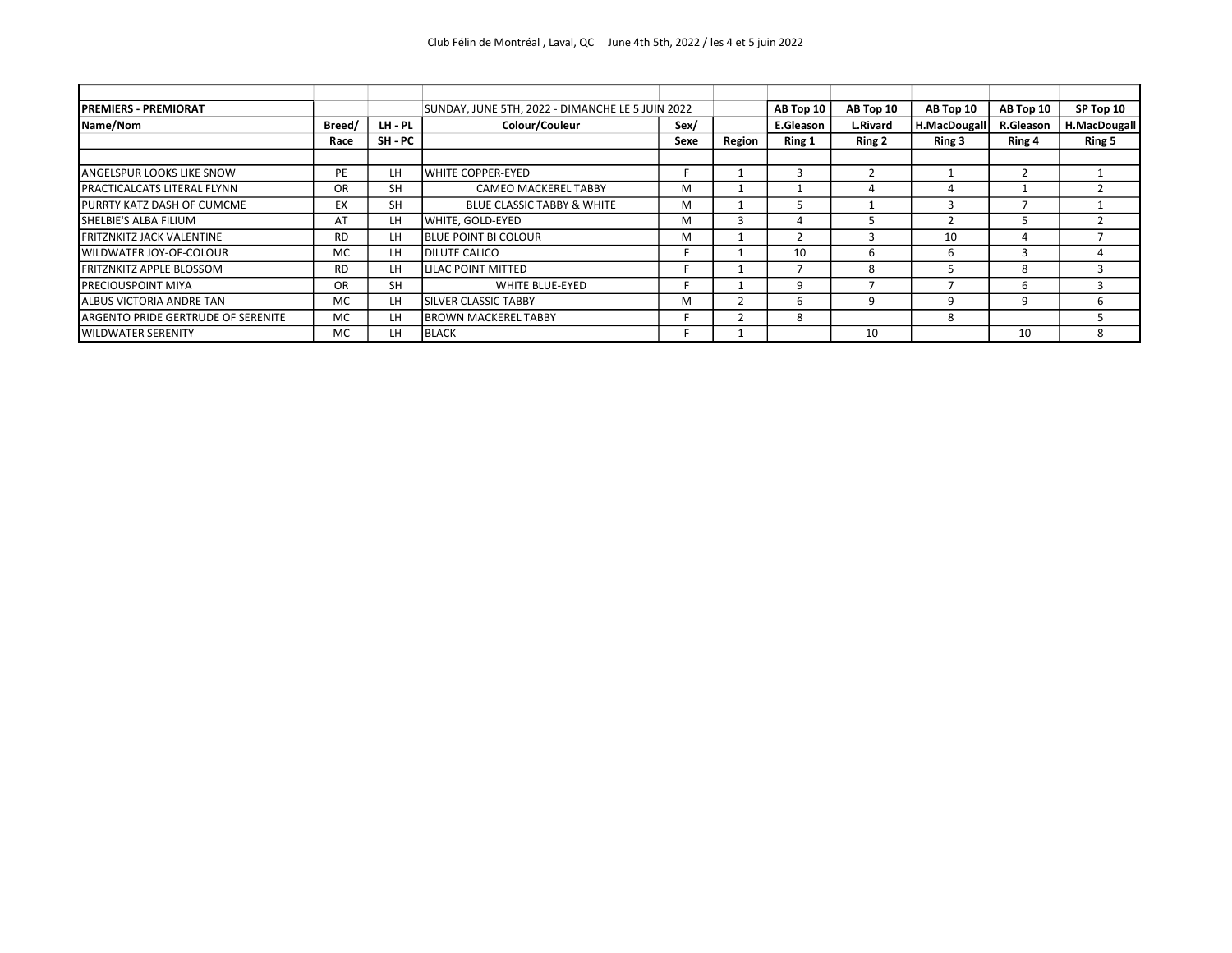| <b>KITTENS - CHATONS</b>                 |           |           | SUNDAY, JUNE 5TH, 2022 - DIMANCHE LE 5 JUIN 2022 | AB Top 10 |        |           | AB Top 10 | AB Top 10    | AB Top 10 | SP Top 10       |
|------------------------------------------|-----------|-----------|--------------------------------------------------|-----------|--------|-----------|-----------|--------------|-----------|-----------------|
| Name/Nom                                 | Breed/    | LH - PL   | Colour/Couleur                                   | Sex/      |        | E.Gleason | L.Rivard  | H.MacDougall | R.Gleason | <b>L.Rivard</b> |
|                                          | Race      | SH - PC   |                                                  | Sexe      | Region | Ring 1    | Ring 2    | Ring 3       | Ring 4    | Ring 5          |
|                                          |           |           |                                                  |           |        |           |           |              |           |                 |
| KARABEL THE SAGA BEGINS OF CATSPELL      | EX        | LH        | Flame Pont                                       | м         |        |           |           |              |           |                 |
| <b>FLUFFYTOES LITTLE DROPS-OF-SILVER</b> | EX        | <b>SH</b> | <b>ISILVER SPOTTED TABBY &amp; WHITE</b>         |           |        |           |           |              |           |                 |
| <b>GEZELLIG GRACE GALLA</b>              | <b>MC</b> | LH        | <b>BROWN CLASSIC TABBY</b>                       |           |        |           |           |              |           |                 |
| <b>BRITISH EMPIRE LORD BYRON</b>         | <b>BR</b> | <b>SH</b> | <b>BLUE</b>                                      | м         |        |           |           |              |           |                 |
| SHABBYMUR QUEEN CHARLOTTE                | CR        | <b>SH</b> | <b>BLACK AND WHITE</b>                           |           |        |           |           | q            |           |                 |
| SPMAINECOONS LINCOLN                     | <b>MC</b> | LH        | <b>BLACK SMOKE</b>                               | м         |        |           |           |              |           |                 |
| <b>CHICANDSWELL ELEKTRA</b>              | SO.       | LH        | <b>RUDDY</b>                                     |           |        |           |           | 8            |           |                 |
| DIVINITY W COON LEA                      | <b>MC</b> | LH        | <b>TORTOISESHELL SMOKED</b>                      |           |        |           |           | b            |           |                 |
| <b>BLUE PEACHES BING BENJI</b>           | SS        | SH        | <b>RED POINT &amp; WHITE</b>                     | м         |        | 8         |           |              |           |                 |